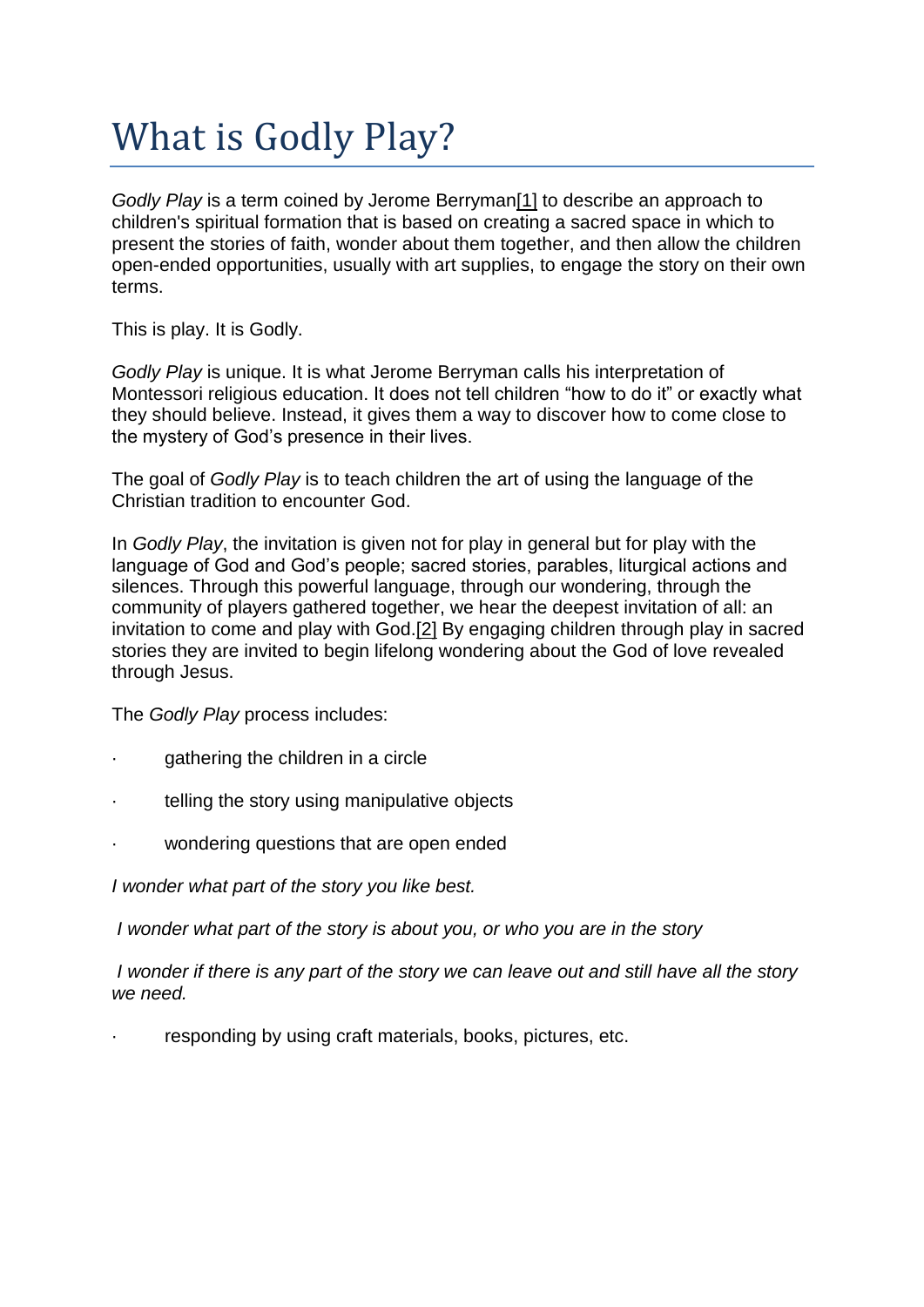## **Ideas for Wondering Questions with Parables:**

Parables don't look at the world in an everyday sort of way. They prompt us to begin anew to make sense of life without the ordinary cultural limits. With parables there is no single answer. There are many right answers. The fundamental wondering questions for the parables are variations on: "I wonder what this could really be?" The wondering can go on and on, and the direction it takes will depend on the children who are gathered that day and what their needs are.

The Mustard Seed (Matt 13: 31-32, Lk 13: 18-19)

I wonder what the person who put the tiny seed in the ground was doing while the seed was growing?

- I wonder if the person had a name?
- · I wonder if the person was happy to see the birds?

I wonder if the person can take the shrub that grew so big it was like a tree and put it back inside the tiny seed?

### **Ideas for Wondering Questions for Sacred Stories:**

The wondering that follows a sacred story is about our deep identity. This type of wondering engages the great story of Scripture to give our own stories context and a larger meaning. When the story is finished there is a pause. The teaching material remains in the centre of the circle for the children to continue looking at as they wonder.

- · I wonder what part of this story you like best?
- I wonder what part of the story is the most important?
- I wonder where you are in the story? I wonder what part is about you?

I wonder if there is any part of the story we can leave out and still have all the story we need?

#### **Ideas for Wondering Questions for Liturgical Stories:**

This kind of wondering connects what children learn in a Catholic school and their experience of worship in the church.

To probe how things work in the church you might ask:

- I wonder how many places you can find this colour in the church?
- I wonder who put the colour there?
- I wonder which colour is the most important[?\[3\]](http://www.newreligioncurriculum.com/godly-play.html#_ftn3)

For more information please see *The Complete Guide to Godly Play* series of books.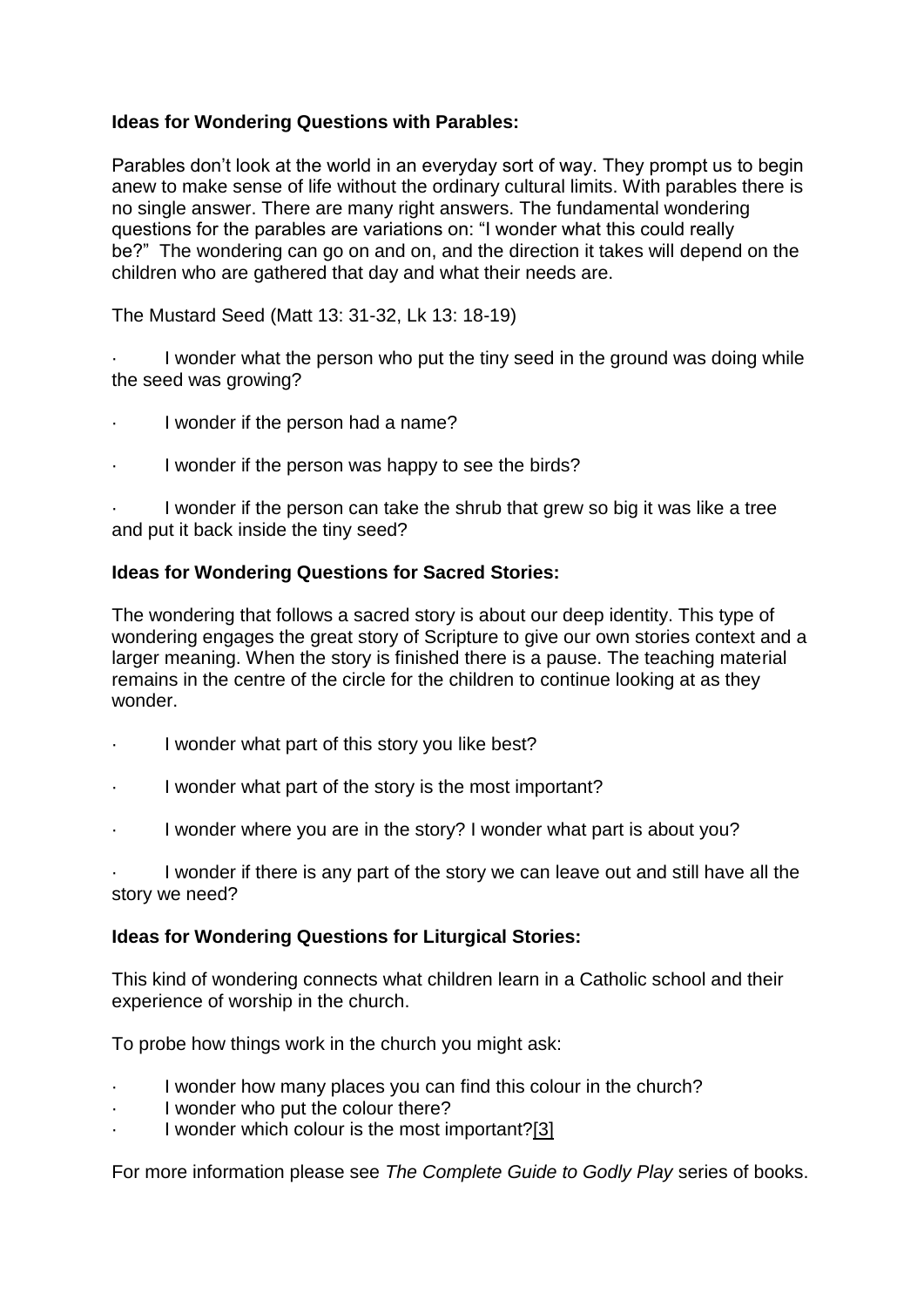# **Wondering Questions for significant Church seasons**

#### **Lent and Easter**

I wonder how things grow? I wonder why some things change when they grow? I wonder what it was like to know Jesus? I wonder how chickens know when it is time to hatch? I wonder how God shows love? I wonder how the people felt when Jesus died? I wonder how Jesus felt when the people were yelling at him? I wonder how the women felt as they ran to tell the other disciples that Jesus was alive? I wonder how the disciples felt when they heard Jesus was alive? I wonder how Jesus friends felt when he said "Do not be afraid?"

#### **Advent and Christmas**

I wonder how Mary felt when she saw the angel? I wonder what an angel looks like? I wonder what an angel sounds like? I wonder how Mary and Elizabeth felt about their babies? I wonder how excited they were? I wonder what Mary and Elizabeth did while they were together? I wonder what great things God has done? I wonder how it felt to be in Bethlehem that night? I wonder how Mary felt when she saw her tiny baby? I wonder how the shepherds felt when they heard the angels singing? I wonder what it is like to be visited by a wise one? I wonder how Jesus felt about all the people who came to visit him? I wonder what gift you would give baby Jesus?